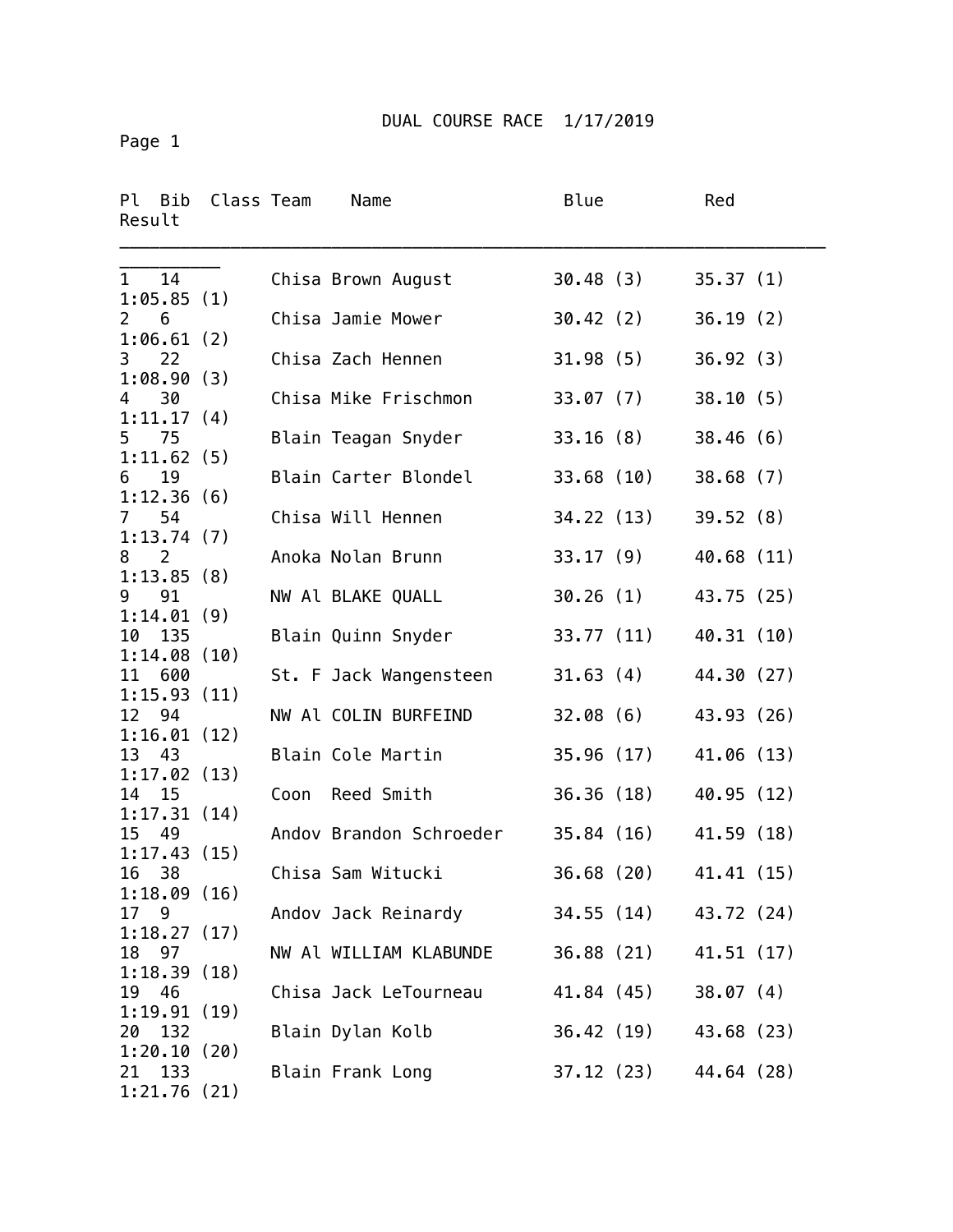| 22 17                    |      | Andov Carson Smith                         | 37.18 (24) |                       | 44.98 (30) |  |
|--------------------------|------|--------------------------------------------|------------|-----------------------|------------|--|
| 1:22.16(22)<br>23<br>4   |      | Cente Jack Harris                          |            | 42.87 (53)            | 40.04(9)   |  |
| 1:22.91(23)<br>24 82     |      | Armst Matthew Shapiro                      |            | 39.85 (37)            | 43.58 (22) |  |
| 1:23.43(24)<br>25 79     | Coon | Ky Tweedy                                  |            | 37.00 (22)            | 46.52 (33) |  |
| 1:23.52(25)<br>26<br>93  |      | NW Al THOMAS BESKOW                        | 37.34(25)  |                       | 46.38 (32) |  |
| 1:23.72(26)<br>27 52     |      | Cente Ashton Slotsve                       |            | 33.95 (12)            | 50.38(45)  |  |
| 1:24.33(27)<br>28 63     | Coon | Jacob Hawkinson                            | 39.02 (31) |                       | 45.73 (31) |  |
| 1:24.75(28)<br>29 70     |      | Chisa Gavin Bodin                          |            | 42.27 (49)            | 42.58 (20) |  |
| 1:24.85(29)<br>30<br>136 |      | Blain Chase VanGuilder                     |            | 38.62 (29)            | 46.71 (35) |  |
| 1:25.33(30)<br>31<br>13  |      | Champ Wyatt Horstmann                      |            | 43.64 (57)            | 41.78 (19) |  |
| 1:25.42(31)<br>32 95     |      | NW Al WILLIAM KARKOC                       |            | 40.94 (40)            | 47.26 (39) |  |
| 1:28.20(32)              |      |                                            |            |                       |            |  |
| 33<br>11<br>1:28.99(33)  |      | Blain Blake VanGuilder                     | 35.69(15)  |                       | 53.30 (54) |  |
| 34<br>85<br>1:29.25(34)  |      | Armst Owen Smith                           | 41.91 (46) |                       | 47.34 (40) |  |
| 35 76<br>1:29.30(35)     |      | Cente Eric Thielen                         | 39.77 (36) |                       | 49.53 (43) |  |
| 36 20<br>1:30.75(36)     |      | Cente Michael Munson                       | 38.70 (30) |                       | 52.05(52)  |  |
| 37 601<br>1:30.89(37)    |      | St. F Logan Cox                            |            | 39.70 (35)            | 51.19(48)  |  |
| 38 74<br>1:31.47(38)     |      | Anoka Donovan Schumacher                   |            | 41.76 (44)            | 49.71 (44) |  |
| 39<br>25<br>1:31.65(39)  |      | Andov Tate Johnson                         |            | 44.45 (59)            | 47.20 (37) |  |
| 40<br>42<br>1:31.74(40)  |      | Anoka Ian Mugglin                          |            | 44.01 (58) 47.73 (41) |            |  |
| 41<br>28<br>1:31.76(41)  |      | Cente Samuel Johnson 50.55 (70) 41.21 (14) |            |                       |            |  |
| 42<br>65                 |      | Andov Kyle Sanders 45.41 (63) 46.58 (34)   |            |                       |            |  |
| 1:31.99(42)<br>43<br>98  |      | NW Al PETER MELBY                          |            | 42.73 (52) 49.40 (42) |            |  |
| 1:32.13(43)<br>44<br>26  |      | Anoka Aiden Jouppi                         |            | 41.65 (43) 51.21 (50) |            |  |
| 1:32.86(44)<br>45 1      |      | Andov Ben Rudnicki                         |            | 42.68 (51)            | 50.38(45)  |  |
| 1:33.06(45)<br>46<br>114 |      | Andov Corey Domeier                        |            | 42.19 (48) 51.19 (48) |            |  |
| 1:33.38(46)              |      |                                            |            |                       |            |  |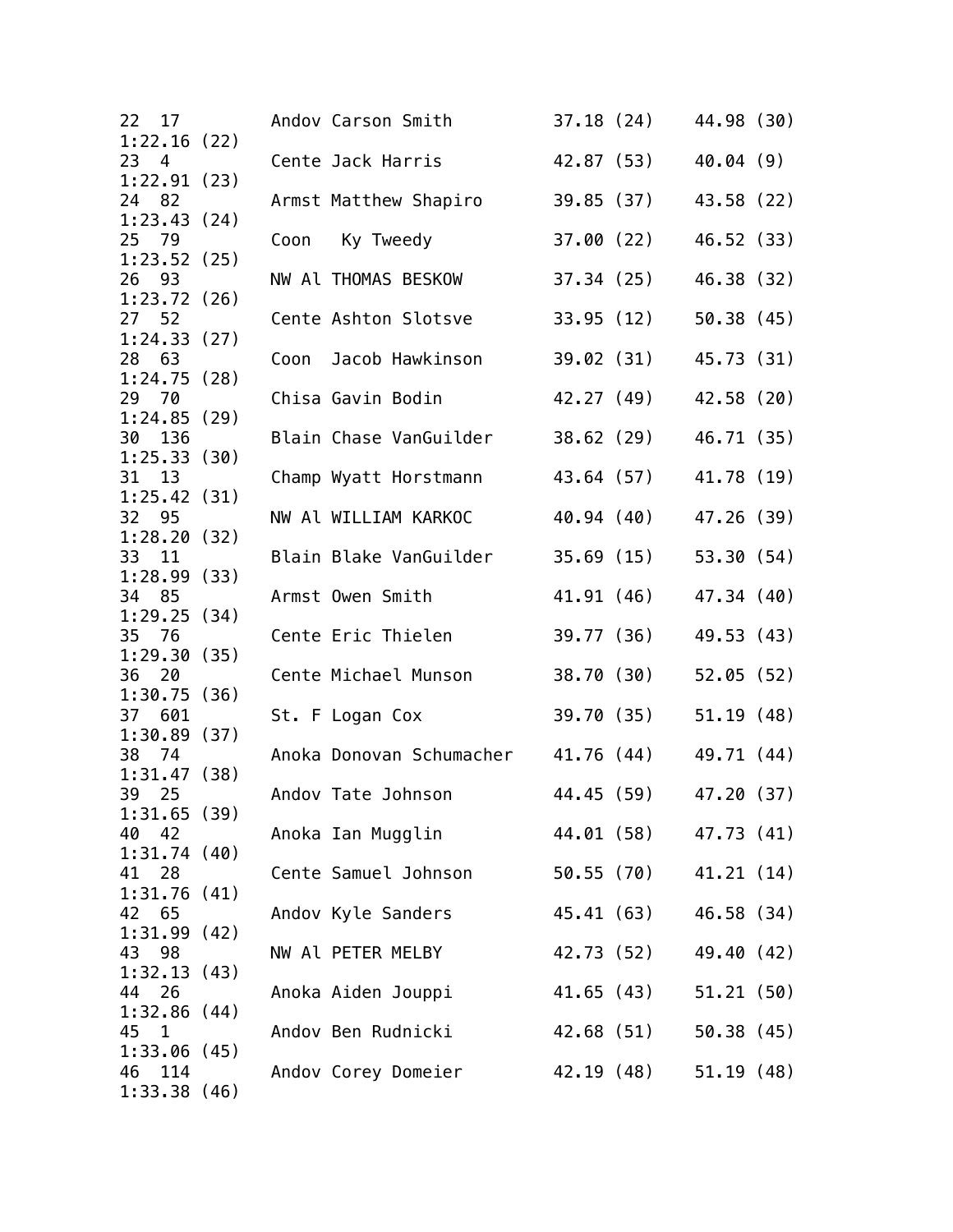| 47 34       | Anoka Carter Toumela | 41.28 (41)             | 52.95(53) |
|-------------|----------------------|------------------------|-----------|
| 1:34.23(47) |                      |                        |           |
| 48 12       | Cente Jacob Brewer   | $51.01(74)$ 43.57 (21) |           |
| 1:34.58(48) |                      |                        |           |
| 49 160      | Chisa Luther Crum    | 37.73 (26)             | 57.45(61) |
| 1:35.18(49) |                      |                        |           |
| 50 66       | Anoka Jacob Gawreluk | 43.60 (56)             | 51.69(51) |
| 1:35.29(50) |                      |                        |           |

\_\_\_\_\_\_\_\_\_\_\_\_\_\_\_\_\_\_\_\_\_\_\_\_\_\_\_\_\_\_\_\_\_\_\_\_\_\_\_\_\_\_\_\_\_\_\_\_\_\_\_\_\_\_\_\_\_\_\_\_\_\_\_\_\_\_\_\_\_\_

Ski Club Software from www.SplitSecond.com 1/17/2019 8:37:14 PM

~~~~~~~~~~~~~~~~~~~~~~~~~~~~~~~~~~~ NEW PAGE

~~~~~~~~~~~~~~~~~~~~~~~~~~~~~~~~~~~ DUAL COURSE RACE 1/17/2019

Page 2

\_\_\_\_\_\_\_\_\_\_

| Result | Pl Bib | Class Team  |      | Name                    | Blue       | Red         |  |
|--------|--------|-------------|------|-------------------------|------------|-------------|--|
| 51 86  |        |             |      | Armst Trym Wian         | 45.09 (61) | 50.90(47)   |  |
|        |        | 1:35.99(51) |      |                         |            |             |  |
| 52 39  |        |             |      | Coon Nico Tweedy        | 40.56 (39) | 56.30 (59)  |  |
|        |        | 1:36.86(52) |      |                         |            |             |  |
| 53 57  |        |             |      | Andov Jonah Carroll     | 41.96 (47) | 55.74 (57)  |  |
|        |        | 1:37.70(53) |      |                         |            |             |  |
|        | 54 137 |             |      | Blain Lukas Vanwechel   | 51.00 (72) | 47.20 (37)  |  |
|        |        | 1:38.20(54) |      |                         |            |             |  |
|        | 55 120 |             |      | Anoka Ian Brunn         | 43.13 (55) | 55.29 (56)  |  |
|        |        | 1:38.42(55) |      |                         |            |             |  |
| 56 36  |        |             |      | Cente Adam Namyst       | 54.71 (79) | 44.66 (29)  |  |
|        |        | 1:39.37(56) |      |                         |            |             |  |
| 57 44  |        |             |      | Cente Colin Nordness    | 39.16 (34) | 1:01.20(65) |  |
|        | 58 301 | 1:40.36(57) |      |                         | 39.07 (32) | 1:02.00(67) |  |
|        |        | 1:41.07(58) |      | Cente Carson Magsayo    |            |             |  |
| 59     | 81     |             |      | Armst Carter Schoenberg | 39.11 (33) | 1:02.08(68) |  |
|        |        | 1:41.19(59) |      |                         |            |             |  |
| 60     | 10     |             |      | Anoka Ethan Bailey      | 55.13 (80) | 46.88 (36)  |  |
|        |        | 1:42.01(60) |      |                         |            |             |  |
| 61 37  |        |             |      | Champ Jack Thomason     | 47.50 (67) | 54.61 (55)  |  |
|        |        | 1:42.11(61) |      |                         |            |             |  |
| 62 69  |        |             |      | Champ Caiden Spinner    | 44.70 (60) | 58.30 (62)  |  |
|        |        | 1:43.00(62) |      |                         |            |             |  |
| 63 23  |        |             | Coon | Gian DelFratte          | 45.21 (62) | 59.07(63)   |  |
|        |        | 1:44.28(63) |      |                         |            |             |  |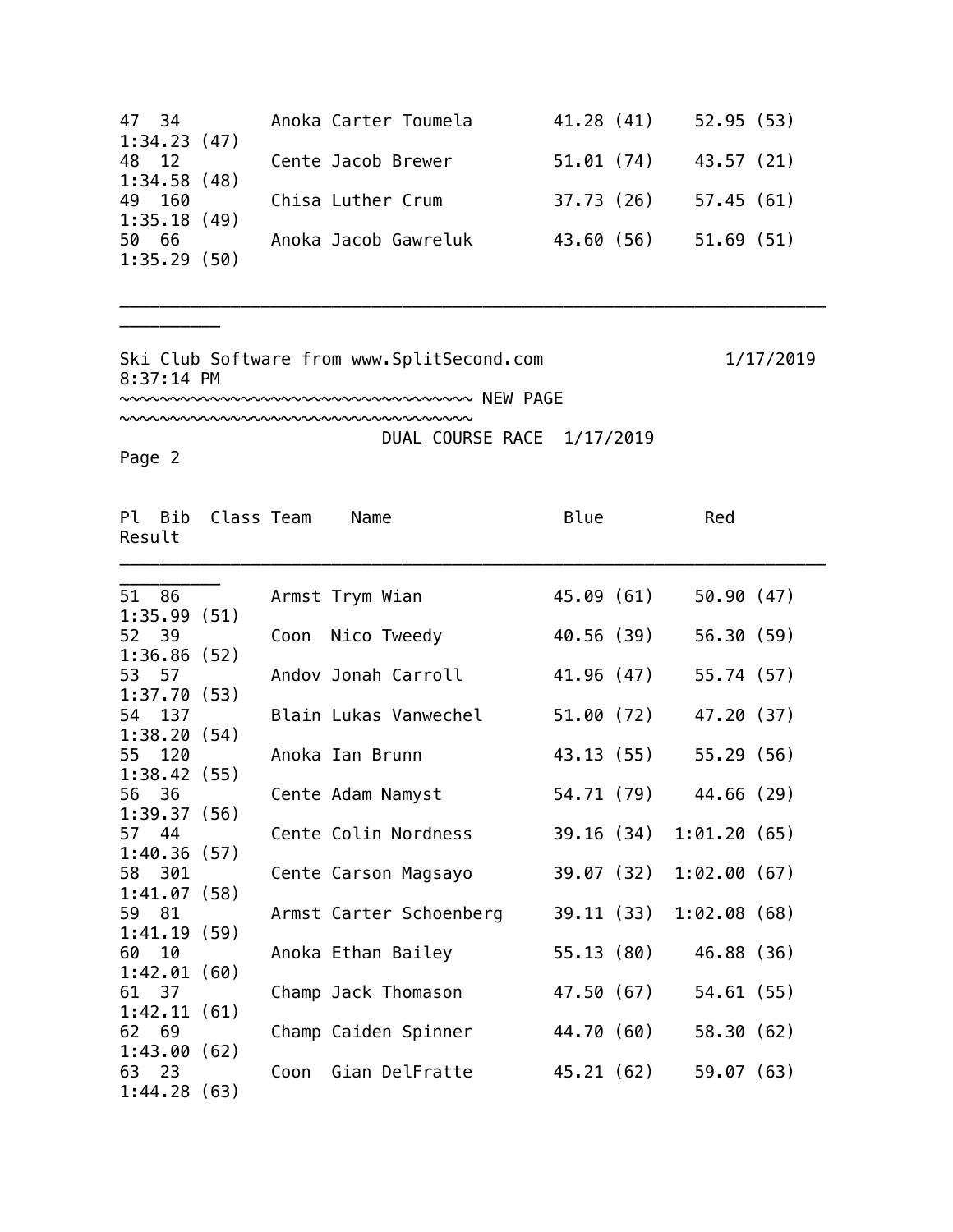| 64 92                               |  | NW Al JACKSON HOLST                             |                           | 46.56 (64) 1:02.24 (69)  |  |
|-------------------------------------|--|-------------------------------------------------|---------------------------|--------------------------|--|
| 1:48.80(64)<br>65<br>131            |  | Blain Nate Killian                              | $1:07.72(87)$ $41.46(16)$ |                          |  |
| 1:49.18(65)<br>66 83                |  | Armst Jackson Kubitschek 41.49 (42)             |                           | 1:08.26(74)              |  |
| 1:49.75(66)<br>67 77                |  | Champ Anthony Herlitz                           | 49.63 (68)                | 1:01.40(66)              |  |
| 1:51.03(67)<br>68 29                |  | Champ Aidan Henchen                             | 50.86(71)                 | 1:00.31(64)              |  |
| 1:51.17(68)<br>69 41                |  | Andov Ben Audette                               | 40.54 (38)                | 1:12.03(76)              |  |
| 1:52.57(69)<br>70 60                |  | Cente Tanner Adams                              | 38.26(27)                 | 1:15.14(79)              |  |
| 1:53.40(70)<br>71 87                |  | Armst Tony Rausch                               | 47.10 (65)                | 1:07.00(73)              |  |
| 1:54.10(71)<br>72 24                |  | Irond Victor Walther                            | 53.86 (78)                | 1:02.80(70)              |  |
| 1:56.66(72)<br>73 401               |  | NW Al DREW BECKSTRAND                           | 52.24 (76)                | 1:04.85(72)              |  |
| 1:57.09(73)<br>74 58                |  | Anoka Jackson Shepard                           |                           | 47.31 (66) 1:10.71 (75)  |  |
| 1:58.02(74)<br>75 18                |  | Anoka Gavin Gillespie                           | 1:04.70(85)               | 55.96(58)                |  |
| 2:00.66(75)<br>16<br>76             |  | Irond Calvin Davies                             |                           | $1:05.03(86)$ 57.34 (60) |  |
| 2:02.37(76)<br>77 602               |  | St. F Matt Enfield                              | 58.91 (82)                | 1:04.18(71)              |  |
| 2:03.09(77)<br>78 78                |  | Chisa Andrew Johnsen                            | 51.00 (72)                | 1:12.58(77)              |  |
| 2:03.58(78)<br>79 8                 |  | Irond Alex Presseller                           | 38.34(28)                 | 1:25.73(83)              |  |
| 2:04.07(79)<br>80<br>21             |  | Champ Dane Germany                              |                           | 53.67 (77) 1:13.54 (78)  |  |
| 2:07.21(80)<br>81 89                |  | Armst Jameson Kubitschek                        | 50.00 (69)                | 1:23.04(82)              |  |
| 2:13.04(81)<br>82<br>45             |  | Champ Sam Johnson                               |                           | 1:00.71(84)1:17.61(81)   |  |
| 2:18.32(82)<br>83 88                |  | Armst Zerind Spore                              | 51.28(75)                 | 1:32.00(85)              |  |
| 2:23.28(83)<br>84 7                 |  | Coon Ryan Wylde                                 | 1:18.85(88)               | 1:26.34(84)              |  |
| 2:45.19(84)<br>85<br>96             |  | NW Al BEN KIESOW                                | 1:32.19(89)               | 1:15.86(80)              |  |
| 2:48.05(85)<br>183<br>86            |  | Armst Hayden Hill                               | 1:00.31(83)               | 1:51.59(86)              |  |
| 2:51.90(86)<br>87 47                |  | Coon Louis Kuntze                               |                           | 55.80 (81) 2:07.33 (87)  |  |
| 3:03.13(87)<br>88<br>99<br>89<br>40 |  | NW Al CHRISTIAN BURFEIND<br>Irond Lloyd Hilsgen | 42.89 (54)<br><b>DNS</b>  | <b>DNS</b><br><b>DNS</b> |  |